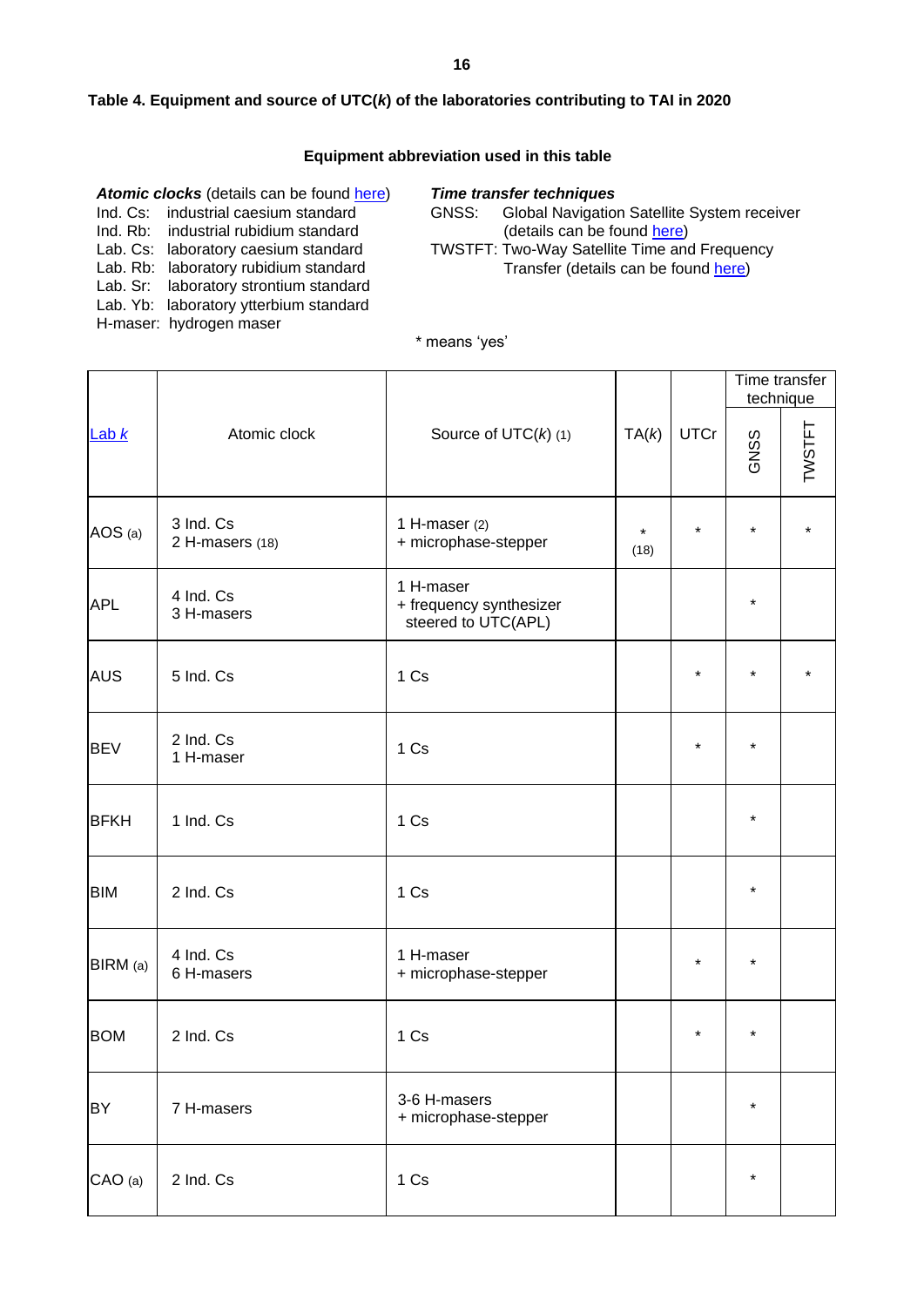|             |                                                             |                                                                    |         | <b>UTCr</b> | Time transfer<br>technique |        |
|-------------|-------------------------------------------------------------|--------------------------------------------------------------------|---------|-------------|----------------------------|--------|
| Lab $k$     | Atomic clock                                                | Source of $UTC(k)$ (1)                                             | TA(k)   |             | GNSS                       | TWSTFT |
| <b>CH</b>   | 1 Lab. Cs (3)<br>1 Ind. Cs (3)<br>4 H-masers                | 1 H-maser $(3)$<br>+ frequency synthesizer<br>steered to UTC(CH.P) | $\star$ | $\star$     | $\star$                    |        |
| <b>CNES</b> | 5 Ind. Cs (4)<br>3 H-masers                                 | 1 H-maser $(4)$<br>+ microphase-stepper                            |         |             | $\star$                    |        |
| <b>CNM</b>  | 3 Ind. Cs<br>1 H-maser<br>1 H-maser<br>+ microphase-stepper |                                                                    | $\star$ | $\star$     | $\star$                    |        |
| CNMP (a)    | 5 Ind. Cs                                                   | 1 Cs<br>+ frequency offset generator                               |         | $\star$     | $\star$                    |        |
| <b>DFNT</b> | 2 Ind. Cs                                                   | 1 Cs                                                               |         |             |                            |        |
| <b>DLR</b>  | 5 Ind. Cs<br>3 H-masers                                     | 1 Cs<br>+ microphase-stepper                                       |         | $\star$     |                            |        |
| <b>DMDM</b> | 2 Ind. Cs                                                   | 1 Cs<br>+ microphase-stepper                                       |         | $\star$     | $\star$                    |        |
| <b>DTAG</b> | 3 Ind. Cs                                                   | 1 Cs                                                               |         | $\star$     | *                          |        |
| EIM         | 1 Ind. Cs                                                   | 1 Cs                                                               |         |             | $\star$                    |        |
| <b>ESTC</b> | 3 Ind. Cs<br>3 H-masers                                     | 1 H-maser<br>+ microphase-stepper                                  |         | $\star$     | $\star$                    |        |
| <b>HKO</b>  | 2 Ind. Cs                                                   | 1 Cs                                                               |         | $\star$     | $\star$                    |        |
| <b>ICE</b>  | 3 Ind. Cs                                                   | 1 Cs<br>+ frequency offset generator                               |         | $\star$     | $\star$                    |        |
| <b>IDN</b>  | 4 Ind. Cs                                                   | 1 Cs                                                               |         |             | $\star$                    |        |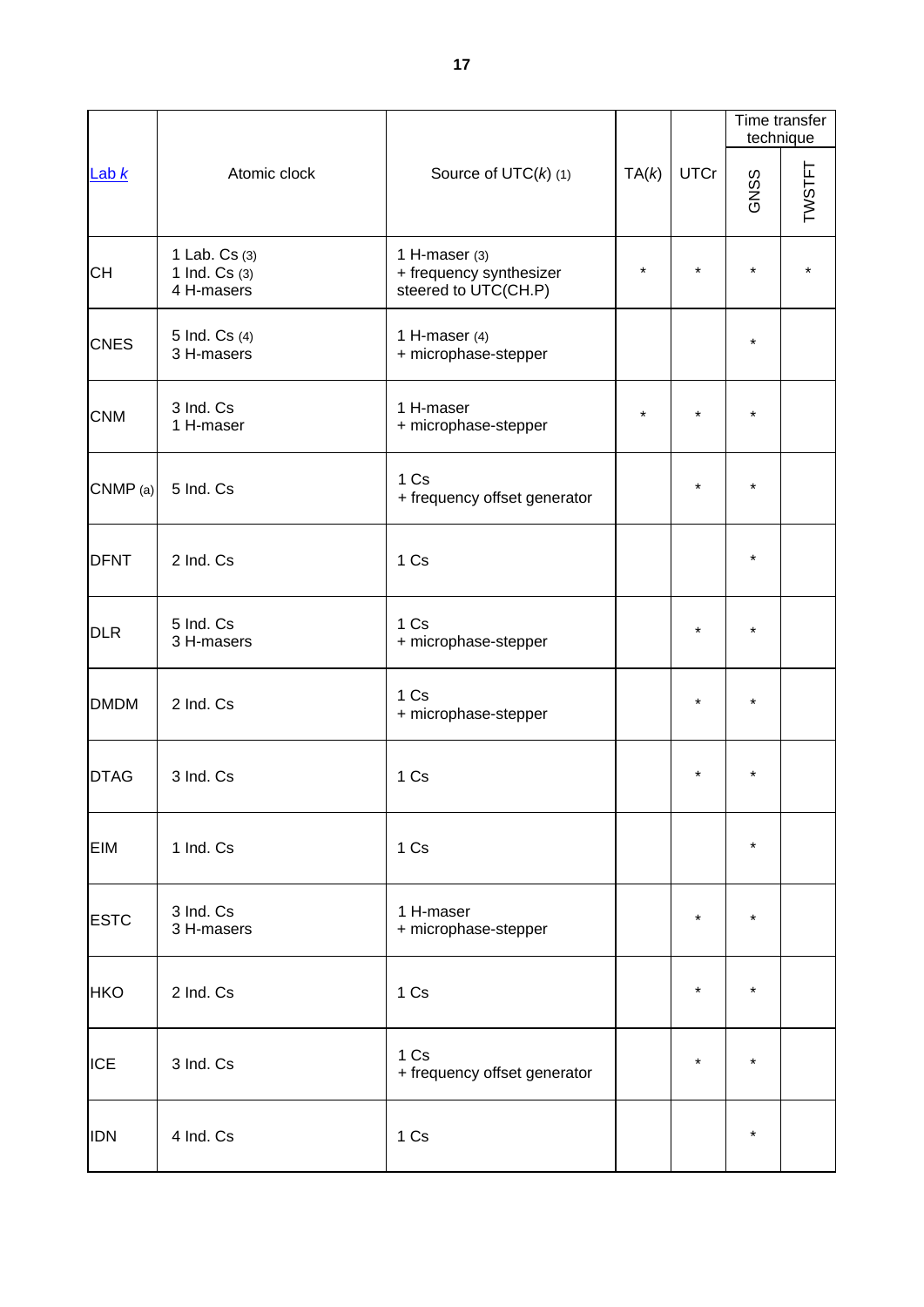|             |                                                   |                                                          |         |             |         | Time transfer<br>technique |
|-------------|---------------------------------------------------|----------------------------------------------------------|---------|-------------|---------|----------------------------|
| Lab $k$     | Atomic clock                                      | Source of $UTC(k)$ (1)                                   | TA(k)   | <b>UTCr</b> | GNSS    | TWSTFT                     |
| <b>IFAG</b> | 5 Ind. Cs<br>2 H-masers (5)                       | 1 Cs<br>+ microphase-stepper                             |         | $\star$     | $\star$ |                            |
| IGNA (a)    | 1 Ind. Cs                                         | 1 Cs<br>+ time/frequency steering                        |         | $\star$     | $\star$ |                            |
| <b>IMBH</b> | 2 Ind. Cs                                         | 1 Cs<br>+ frequency offset generator                     |         | $\star$     | $\star$ |                            |
| <b>INCP</b> | 2 Ind. Cs                                         | 1 Cs                                                     |         |             | $\star$ |                            |
| <b>INM</b>  | 3 Ind. Cs                                         | 1 Cs<br>+ microphase-stepper                             |         |             | $\star$ |                            |
| <b>INPL</b> | 4 Ind. Cs                                         | 1 Cs                                                     |         |             | $\star$ |                            |
| <b>INTI</b> | 3 Ind. Cs                                         | 1 Cs                                                     |         | $\star$     | *       |                            |
| <b>INXE</b> | 1 Ind. Cs<br>1 Ind. Rb<br>1 Lab. Cs               | 1 Cs<br>+ microphase-stepper                             |         | $\star$     | $\star$ |                            |
| <b>IPQ</b>  | 3 Ind. Cs                                         | 1 Cs<br>+ microphase-stepper                             |         | $\star$     | $\star$ |                            |
| IT          | 4 Ind. Cs<br>4 H-masers<br>1 Lab. Cs<br>1 Lab. Yb | 1 H-maser<br>+ microphase-stepper<br>+ time scale switch |         | $\star$     | $\star$ |                            |
| <b>JATC</b> | 8 Ind. Cs<br>3 H-masers                           | 1 H-maser<br>+ microphase-stepper                        | $\star$ |             | *       |                            |
| JV          | 3 Ind. Cs<br>1 H-maser                            | 1 Cs<br>+ microphase-stepper                             |         | $\star$     | $\star$ |                            |
| <b>KRIS</b> | 2 Ind. Cs<br>4 H-masers                           | 1 H-maser<br>+ microphase-stepper                        | $\star$ | $\star$     | $\star$ |                            |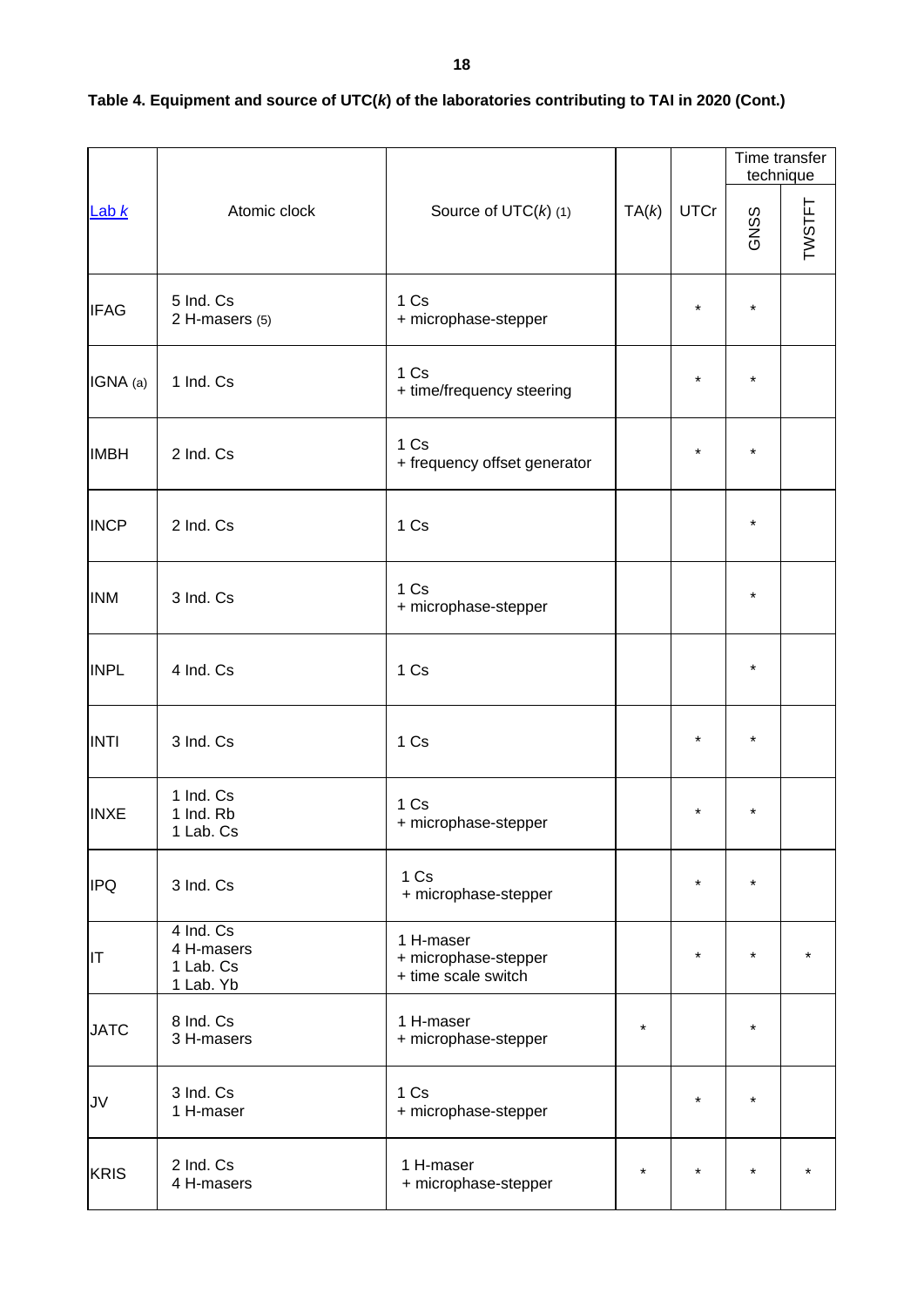|                         |                                                            |                                       |                 |             |         | Time transfer<br>technique |
|-------------------------|------------------------------------------------------------|---------------------------------------|-----------------|-------------|---------|----------------------------|
| Lab $k$                 | Atomic clock                                               | Source of $UTC(k)$ (1)                | TA(k)           | <b>UTCr</b> | GNSS    | TWSTFT                     |
| LRTE                    | 2 Ind. Cs                                                  | 1 Cs<br>+ microphase-stepper          |                 | $\star$     | $\star$ |                            |
| <b>LT</b>               | 2 Ind. Cs                                                  | 1 Cs                                  |                 | $\star$     | $\star$ |                            |
| <b>LUX</b><br>2 Ind. Cs |                                                            | 1 Cs<br>+ microphase-stepper          |                 | $\star$     | $\star$ |                            |
| LV                      | 2 Ind. Cs                                                  | 1 Cs                                  |                 |             | $\star$ |                            |
| <b>MASM</b>             | 1 Ind. Cs                                                  | 1 Cs<br>+ time/frequency steering     |                 | $\star$     | $\star$ |                            |
| <b>MBM</b>              | 1 Ind. Cs                                                  | 1 Cs                                  |                 |             | $\star$ |                            |
| <b>MIKE</b>             | 1 Ind. Cs<br>4 H-masers                                    | 1 H-maser<br>+ microphase-stepper     |                 | $\star$     | *       |                            |
| <b>MSL</b>              | 2 Ind. Cs                                                  | 1 Cs<br>+ microphase-stepper          |                 | $\star$     | $\star$ |                            |
| <b>NAO</b>              | 4 Ind. Cs<br>1 H-maser                                     | 1 Cs<br>+ microphase-stepper          |                 | $\star$     | $\star$ |                            |
| <b>NICT</b>             | 34 Ind. Cs<br>8 H-masers (7)<br>1 Lab. Cs<br>1 Lab. Sr (8) | 1 H-maser (9)<br>+ microphase-stepper | $\star$<br>(10) | $\star$     | $\star$ |                            |
| <b>NIM</b>              | 7 Ind. Cs<br>13 H-masers<br>1 Lab. Cs                      | 1 H-maser<br>+ microphase-stepper     |                 | $\star$     | $\star$ |                            |
| <b>NIMB</b>             | 2 Ind. Cs                                                  | 1 Cs                                  |                 | $\star$     | $\star$ |                            |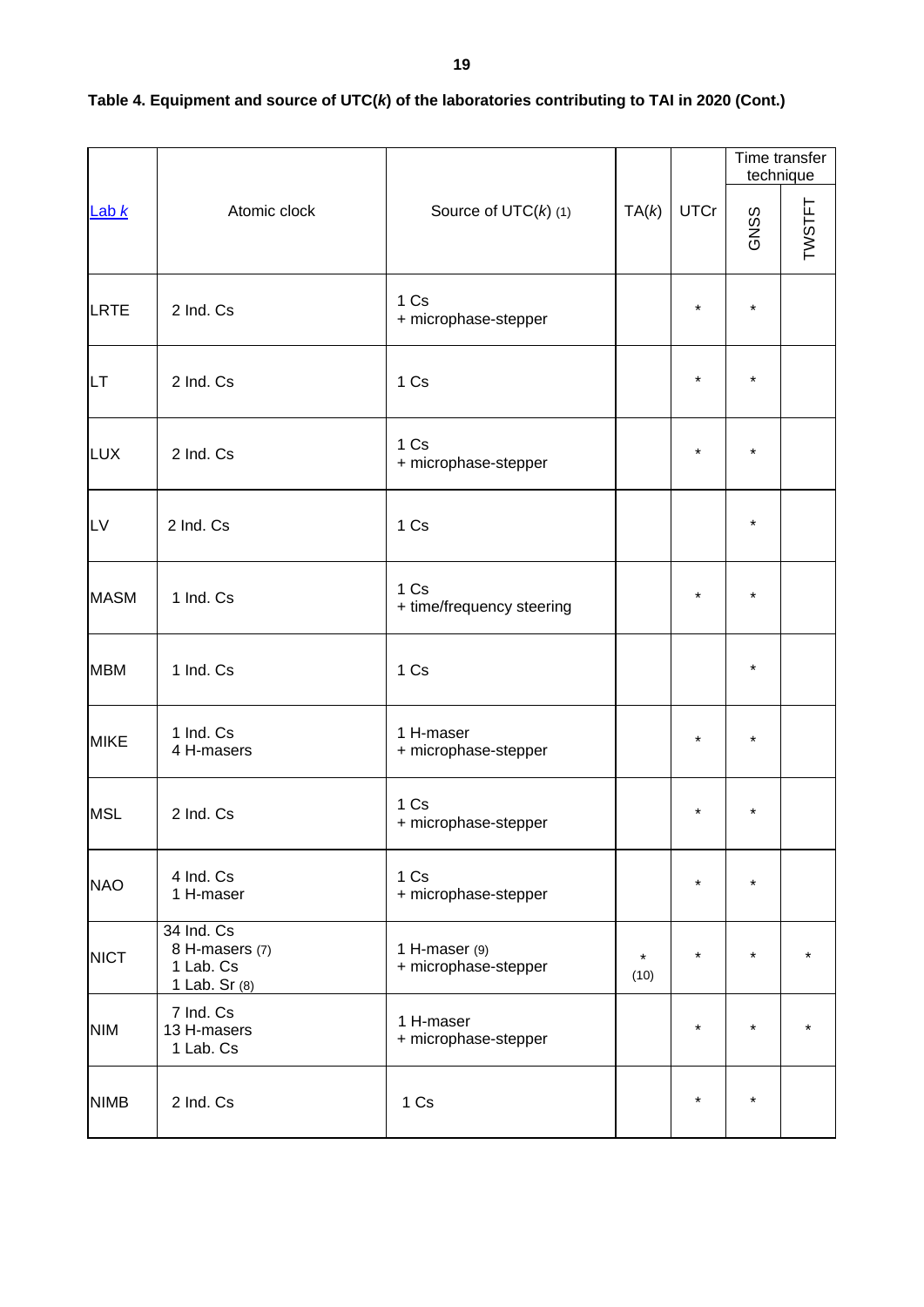|             |                                                        |                                                                  |                 |             |         | Time transfer<br>technique |
|-------------|--------------------------------------------------------|------------------------------------------------------------------|-----------------|-------------|---------|----------------------------|
| Lab $k$     | Atomic clock                                           | Source of $UTC(k)$ (1)                                           | TA(k)           | <b>UTCr</b> | GNSS    | TWSTFT                     |
| <b>NIMT</b> | 4 Ind. Cs<br>1 H-maser                                 | 1 Cs<br>+ microphase-stepper                                     |                 | $\star$     | $\star$ |                            |
| <b>NIS</b>  | 3 Ind. Cs                                              | 1 Cs<br>+ microphase-stepper                                     |                 | $\star$     | $\star$ |                            |
| <b>NIST</b> | 1 Lab. Cs<br>1 Lab. Yb<br>13 Ind. Cs<br>13 H-masers    | 4 Cs<br>7 H-masers<br>+ microphase-stepper                       | $\star$         | $\star$     | $\star$ |                            |
| <b>NMIJ</b> | 1 Ind. Cs<br>1 Lab. Cs<br>2 H-masers<br>1 Lab. Yb (11) | 1 H-maser<br>+ microphase-stepper                                |                 | $\star$     | $\star$ |                            |
| <b>NMLS</b> | 2 Ind. Cs                                              | 1 Cs                                                             |                 | $\star$     | $\star$ |                            |
| <b>NPL</b>  | 2 Ind. Cs<br>5 H-masers                                | 1 H-maser                                                        |                 | $\star$     | $\star$ |                            |
| <b>NPLI</b> | 5 Ind. Cs<br>6 H-maser                                 | 1 H-maser<br>+ microphase-stepper                                |                 | $\star$     | $\star$ |                            |
| <b>NRC</b>  | 1 Lab. Cs (12)<br>6 Ind. Cs (13)<br>2 H-masers         | 1 H-maser<br>+ microphase-stepper                                | $\star$         | $\star$     | $\star$ |                            |
| <b>NRL</b>  | 1 Ind. Cs<br>8 H-masers                                | 1 H-maser<br>+ Auxiliary Output Generator<br>steered to UTC(NRL) |                 | $\star$     | $\star$ |                            |
| <b>NSAI</b> | 1 Ind. Cs                                              | 1 Cs                                                             |                 | $\star$     | $\star$ |                            |
| <b>NTSC</b> | 24 Ind. Cs<br>8 H-masers                               | 1 H-maser<br>+ microphase-stepper                                | $\star$         | $\star$     | $\star$ |                            |
| <b>ONBA</b> | 2 Ind. Cs                                              | 1 Cs                                                             |                 |             | $\star$ |                            |
| <b>ONRJ</b> | 7 Ind. Cs<br>2 H-masers                                | 7 Cs<br>2 H-masers<br>+ frequency offset generator               | $\star$<br>(14) | $\star$     | $\star$ |                            |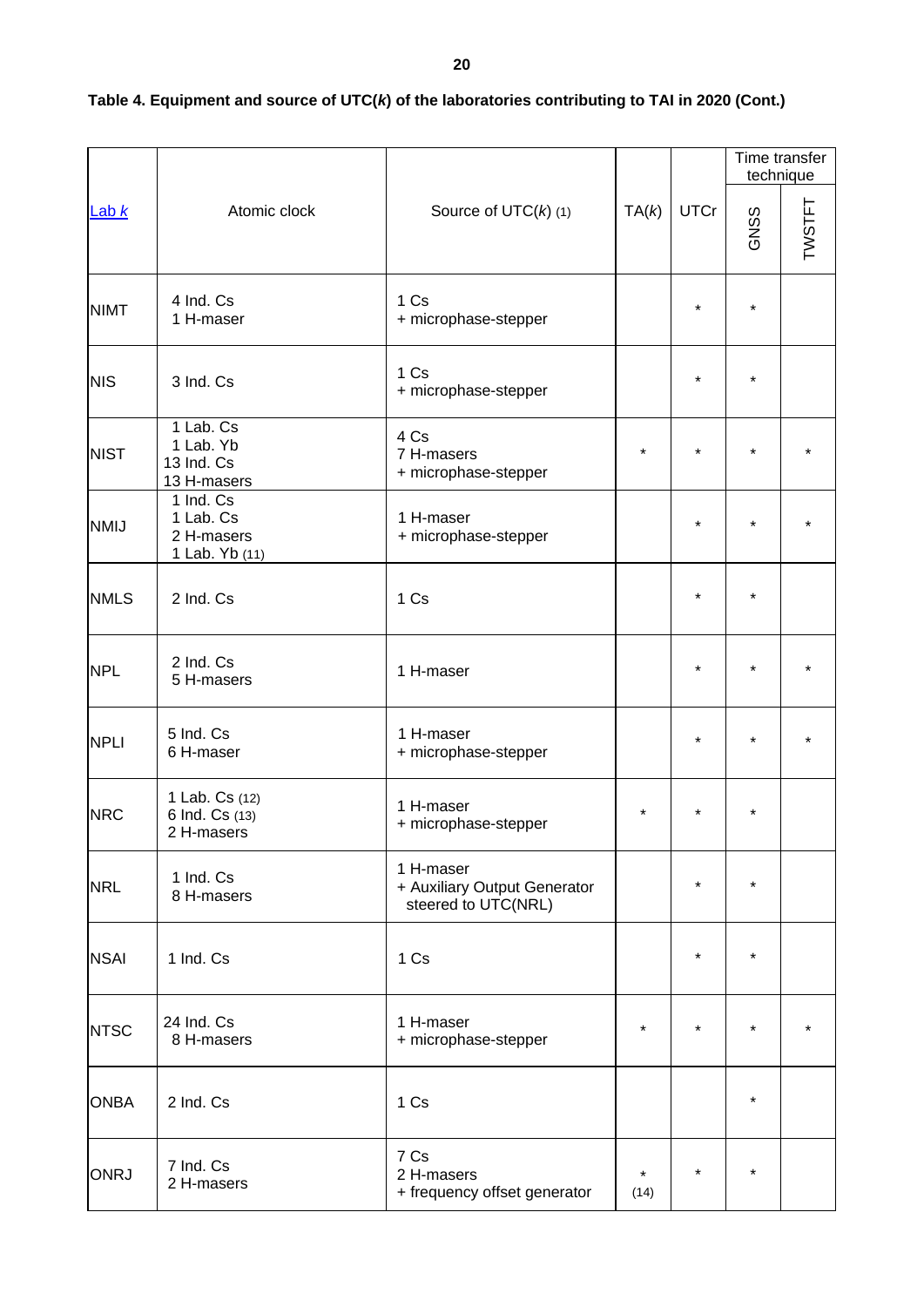|            |                                                                |                                                                    |                 |             |         | Time transfer<br>technique |
|------------|----------------------------------------------------------------|--------------------------------------------------------------------|-----------------|-------------|---------|----------------------------|
| Lab $k$    | Atomic clock                                                   | Source of $UTC(k)$ (1)                                             | TA(k)           | <b>UTCr</b> | GNSS    | TWSTFT                     |
| OP         | 3 Ind. Cs<br>3 Lab. Cs<br>1 Lab. Rb<br>2 Lab. Sr<br>5 H-masers | 1 H-maser (15)<br>+ microphase-stepper                             | $\star$<br>(16) | $\star$     | $\star$ |                            |
| <b>ORB</b> | 3 Ind. Cs<br>2 H-maser                                         | 1 H-maser<br>+ femtostepper                                        |                 | $\star$     | $\star$ |                            |
| PL         | 12 Ind. Cs<br>5 H-masers                                       | 1 H-maser (17)<br>+ femtostepper                                   | $\star$<br>(18) | $\star$     | $\star$ | $\star$<br>(19)            |
| PTB        | 3 Ind. Cs<br>4 Lab. Cs (20)<br>6 H-masers                      | 1 H-maser $(21)$<br>+ microphase-stepper                           | $\star$<br>(22) | $\star$     |         |                            |
| <b>ROA</b> | 6 Ind. Cs (23)<br>2 H-masers                                   | 1 H-maser $(24)$<br>+ frequency synthesizer<br>steered to UTC(ROA) |                 | $\star$     | $\star$ |                            |
| SASO (a)   | 5 Ind. Cs                                                      | 1 Cs                                                               |                 | $\star$     | $\star$ |                            |
| <b>SCL</b> | 2 Ind. Cs                                                      | 1 Cs<br>+ microphase-stepper                                       |                 | $\star$     | *       |                            |
| <b>SG</b>  | 5 Ind. Cs<br>1 H-maser                                         | 1 H-maser<br>+ microphase-stepper                                  |                 | $\star$     |         |                            |
| SIQ        | 1 Ind. Cs                                                      | 1 Cs                                                               |                 |             | $\star$ |                            |
| <b>SL</b>  | 1 Ind. Cs                                                      | 1 Cs                                                               |                 | $\star$     | $\star$ |                            |
| <b>SMD</b> | 4 Ind. Cs<br>1 H-maser                                         | 1 H-maser<br>+ microphase-stepper                                  |                 | $\star$     | $\star$ |                            |
| SMU        | 1 Ind. Cs                                                      | 1 Cs<br>+ output frequency steering                                |                 |             | $\star$ |                            |
| <b>SP</b>  | 16 Ind. Cs (25)<br>10 H-masers                                 | 1 H-maser<br>+ microphase-stepper                                  |                 | $\star$     | $\star$ |                            |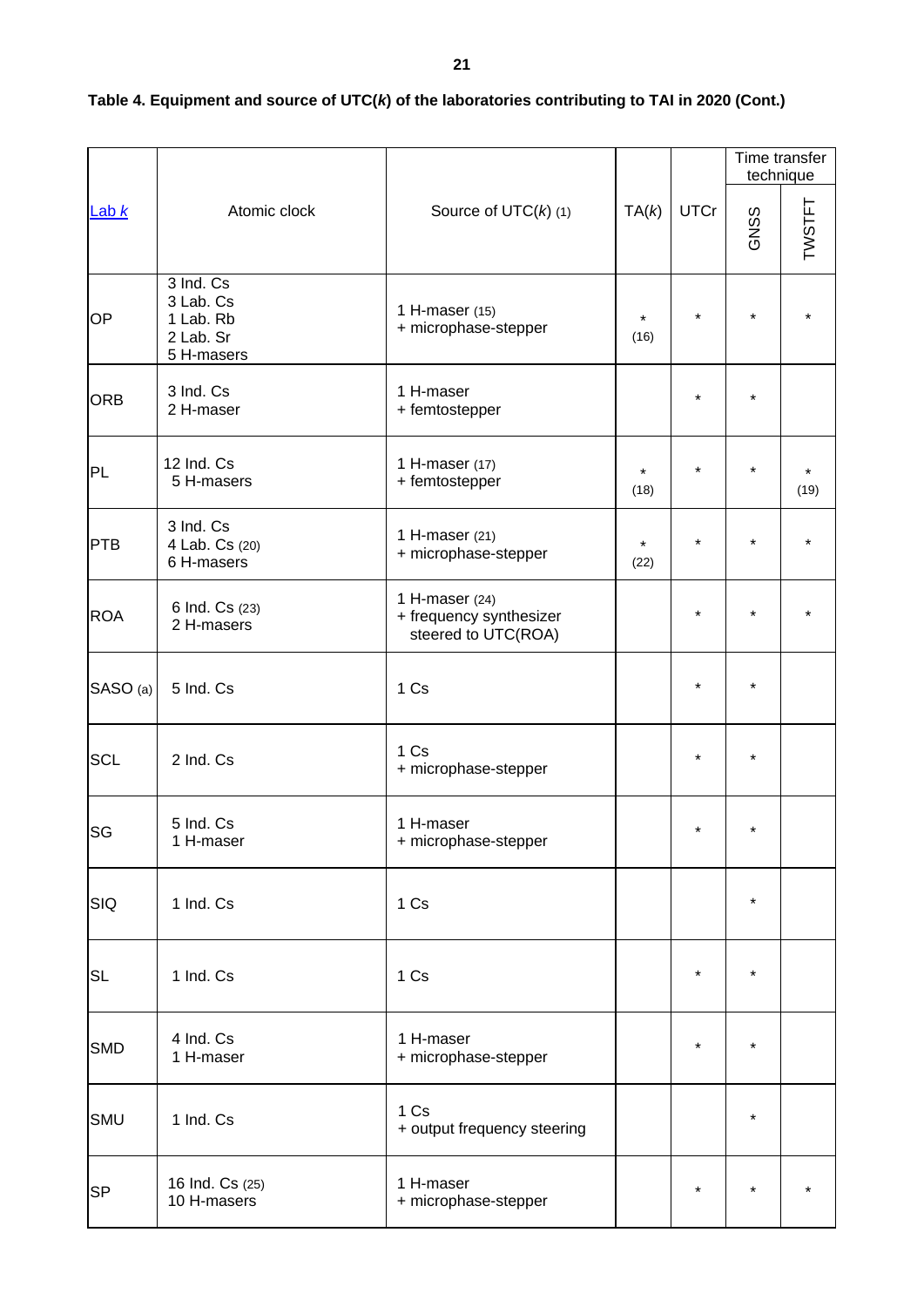|            | Atomic clock                                                 |                                                                          |                 | <b>UTCr</b> | Time transfer<br>technique |        |
|------------|--------------------------------------------------------------|--------------------------------------------------------------------------|-----------------|-------------|----------------------------|--------|
| Lab $k$    |                                                              | Source of $UTC(k)$ (1)                                                   | TA(k)           |             | GNSS                       | TWSTFT |
| SU         | 1 Lab. Cs (26)<br>4 Lab. Rb (27)<br>16 H-masers              | 8-14 H-masers (28)                                                       | $\star$<br>(29) | $\star$     | $\star$                    | (30)   |
| <b>TL</b>  | 6 Ind. Cs<br>3 H-masers                                      | 1 H-maser (31)<br>+ microphase-stepper                                   | $\star$<br>(31) | $\star$     | $\star$                    |        |
| TP         | 4 Ind. Cs<br>2 H-maser                                       | 1 Cs<br>+ output frequency steering                                      |                 | $\star$     |                            |        |
| <b>UA</b>  | 2 Ind. Cs + (1 Ind. CS (32))<br>4 H-masers<br>2 Lab. Rb (32) | 2 Cs<br>2 H-masers<br>+ microphase-stepper                               | $\star$         |             | $\star$                    |        |
| <b>UAE</b> | 3 Ind. Cs                                                    | 3 Cs (33)                                                                |                 |             | $\star$                    |        |
| <b>UME</b> | 5 Ind. Cs<br>1 H-maser                                       | 1 H-maser<br>+ frequency offset generator                                |                 | $\star$     |                            |        |
| USNO (a)   | 62 Ind. Cs<br>35 H-masers<br>6 Lab. Rb                       | 1 H-maser (34)<br>+ frequency synthesizer<br>steered to create UTC(USNO) | $\star$<br>(34) |             |                            |        |
| VMI        | 3 Ind. Cs                                                    | 1 Cs<br>+ microphase-stepper                                             |                 | $\star$     |                            |        |
| <b>VSL</b> | 3 Ind. Cs<br>1 H-maser                                       | 1 Cs<br>+ microphase-stepper                                             |                 | $\star$     | $^\star$                   |        |
| ZA         | 2 H-maser                                                    | 1 H-maser                                                                |                 |             | $\star$                    |        |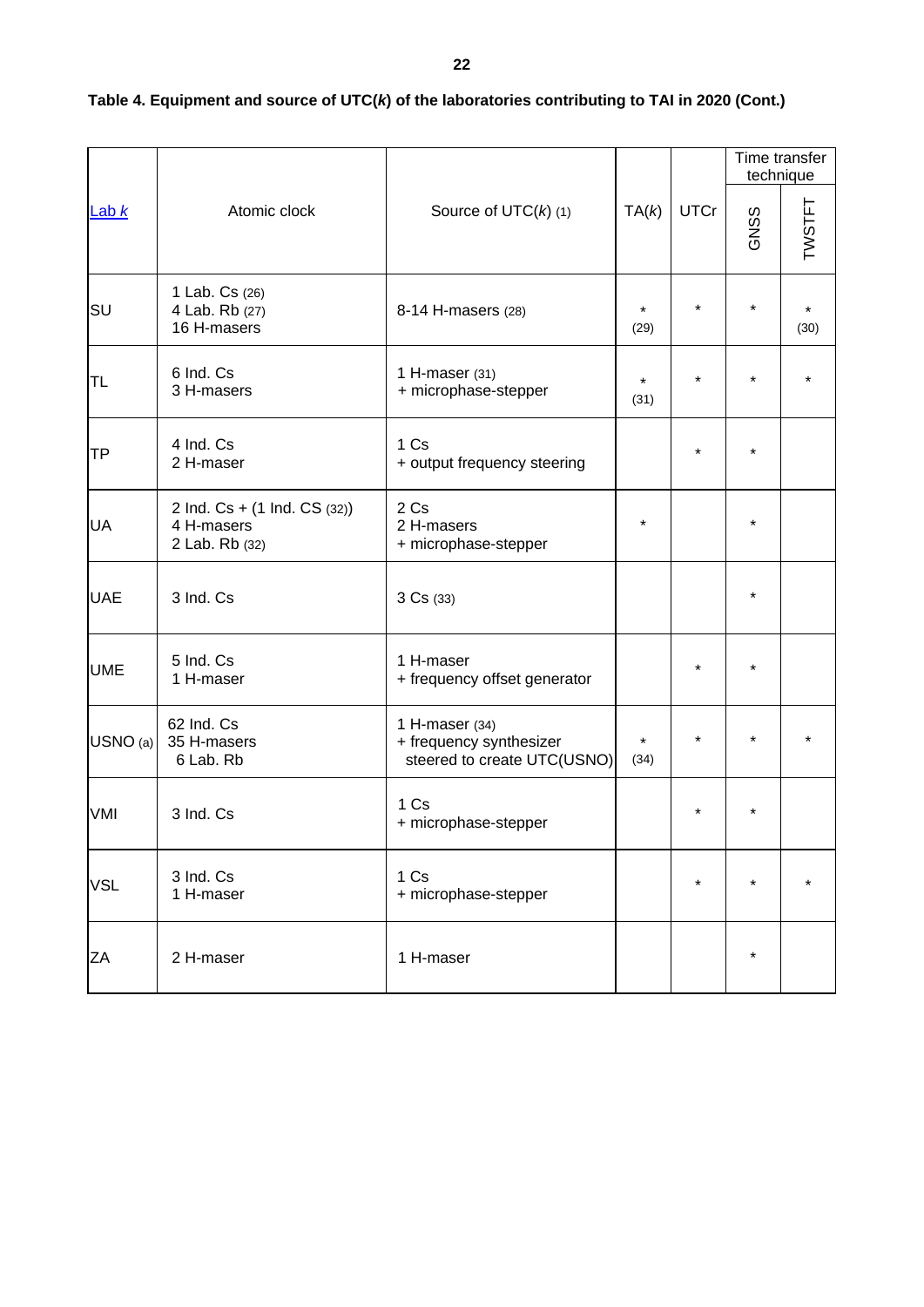#### **Notes**

| (a) |             | Information based on the Annual Report for 2018, not confirmed by the laboratory.                                                                                                                                                                                                                                                                                                                                                                                                                           |                                                       |
|-----|-------------|-------------------------------------------------------------------------------------------------------------------------------------------------------------------------------------------------------------------------------------------------------------------------------------------------------------------------------------------------------------------------------------------------------------------------------------------------------------------------------------------------------------|-------------------------------------------------------|
| (1) |             | When several clocks are indicated as a source of $UTC(k)$ , laboratory k computes a<br>software clock, steered to UTC. Often a physical realization of $UTC(k)$ is obtained using a<br>Cs clock or H-maser and a micro-phase-stepper.                                                                                                                                                                                                                                                                       |                                                       |
| (2) | <b>AOS</b>  | The UTC(AOS) is formed technically using one hydrogen maser and microstepper, it is<br>steered using TA(PL) data as a reference.<br>TA(PL) laboratories are linked via MC GPS-CV and/or two-directional optical fibre<br>connections. Optical Fibre Link UTC(AOS)-UTC(PL) is 420 km long.                                                                                                                                                                                                                   |                                                       |
| (3) | CH          | All the standards are located in Bern at METAS (Swiss Federal Institute of Metrology).<br>In addition to the Ind. Cs, there is one active hydrogen maser and three passive hydrogen<br>masers.<br>UTC(CH) is defined by one of two redundant master clocks, both steered to track the same<br>paper time scale based on all the clocks.<br>The paper time scale is steered weekly to track UTC.<br>The Lab. Cs is FoCS2 a cesium fountain which is used as a primary frequency standard to<br>evaluate TAI. |                                                       |
| (4) | <b>CNES</b> | All the standards are located in Toulouse at CNES (French Space Agency).<br>UTC(CNES) is defined in real time by an H-Maser, steered to UTC.                                                                                                                                                                                                                                                                                                                                                                |                                                       |
| (5) | <b>IFAG</b> | One H-maser is still in maintenance at the manufacturer and could not yet be returned due<br>to COVID-19 limitations.                                                                                                                                                                                                                                                                                                                                                                                       |                                                       |
| (6) | <b>KZ</b>   | The standards are located as follows:                                                                                                                                                                                                                                                                                                                                                                                                                                                                       |                                                       |
|     |             | *Kazakhstan Institute for Metrology (Astana)<br>*South-Kazakhstan branch of Kazakhstan Institute for Metrology<br>(Almaty)                                                                                                                                                                                                                                                                                                                                                                                  | 4 Cs<br>1 Cs                                          |
| (7) | <b>NICT</b> | The standards are located as follows:                                                                                                                                                                                                                                                                                                                                                                                                                                                                       |                                                       |
|     |             | * Koganei Headquarters<br>* Ohtakadoya-yama LF station<br>* Hagane-yama LF station<br>* Advanced ICT Research Institute in Kobe                                                                                                                                                                                                                                                                                                                                                                             | 18 Cs, 6 H-masers<br>6 Cs<br>6 Cs<br>6 Cs, 2 H-masers |
| (8) | <b>NICT</b> | The laboratory Sr (NICT-Sr1) is an optical lattice clock intermittently operated as a<br>frequency standard. Contributions to TAI are made through comparison with NICT's<br>hydrogen maser.                                                                                                                                                                                                                                                                                                                |                                                       |
| (9) | <b>NICT</b> | UTC(NICT) is generated from the output of a hydrogen maser, steered to TA(NICT)<br>regularly, and steered to UTC if necessary.                                                                                                                                                                                                                                                                                                                                                                              |                                                       |

- (10) NICT The NICT atomic timescale TA(NICT) is computed from the weighted average of 18 commercial Cs clocks at the Koganei HQ.
- (11) NMIJ The laboratory Yb (NMIJ-Yb1) is an optical lattice clock operated as a frequency standard. Contributions to TAI are made through comparison with UTC(NMIJ).
- (12) NRC FCs2 is a fountain frequency standard using laser cooled caesium atoms. FCs2 operated regularly and contributed to TAI.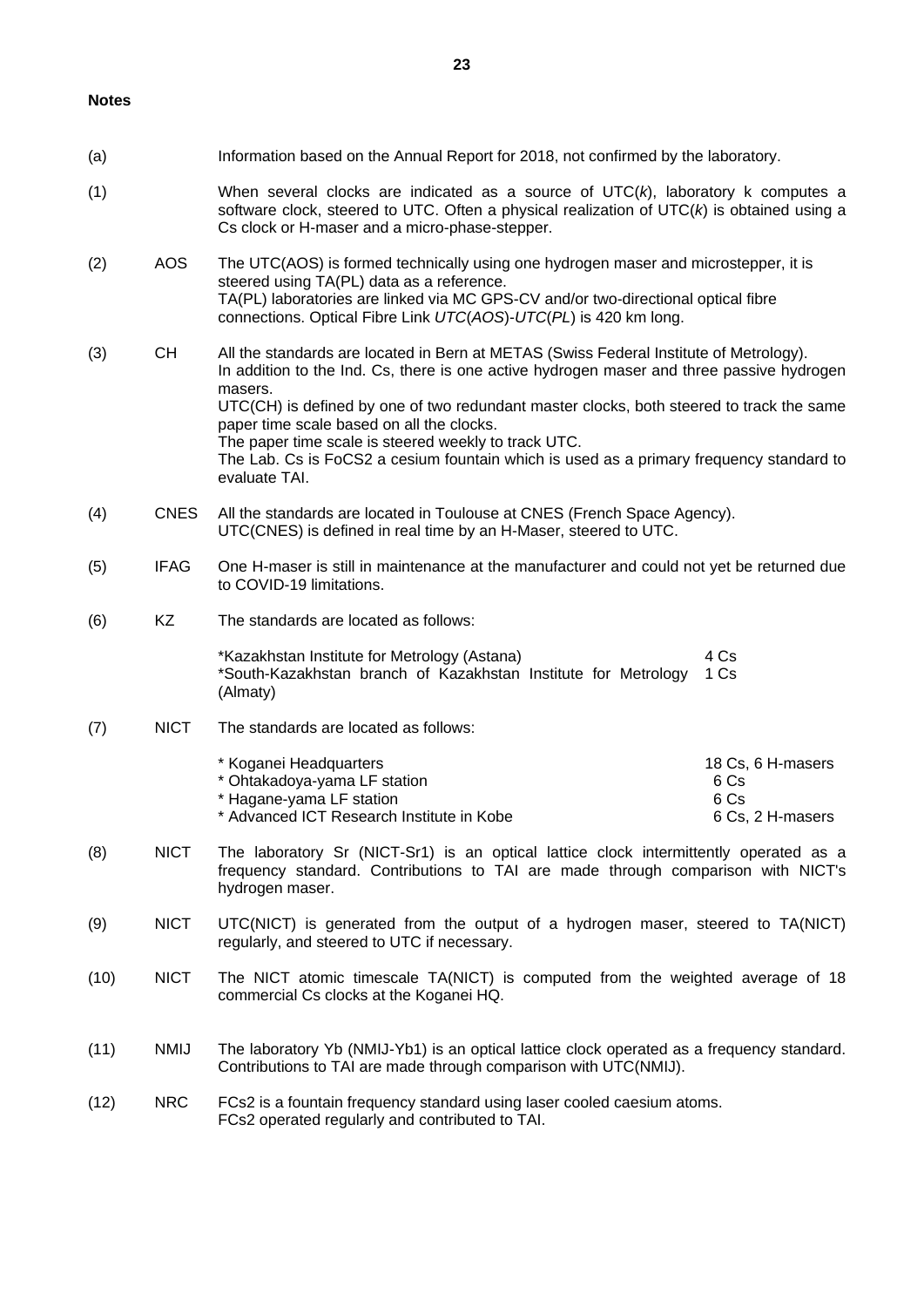### **Notes (Cont.)**

(13) NRC The standards are located as follows:

|      |             | * NRC Metrology (Ottawa)<br>* CHU Time signal radio station (Ottawa)                                                                                                                                                                                                                                     | 2 Cs | 1 Lab. Cs, 4 Cs, 2 H-masers                            |
|------|-------------|----------------------------------------------------------------------------------------------------------------------------------------------------------------------------------------------------------------------------------------------------------------------------------------------------------|------|--------------------------------------------------------|
| (14) | <b>ONRJ</b> | The Brazilian atomic time scale TA(ONRJ) is computed by the National Observatory Time<br>Service Division in Rio de Janeiro with data from seven industrial caesium clocks and two<br>hydrogen masers.                                                                                                   |      |                                                        |
| (15) | <b>OP</b>   | Since MJD 56218 UTC(OP) is based on the output signal of a H-maser frequency steered<br>towards UTC using the LNE-SYRTE fountains calibrations.                                                                                                                                                          |      |                                                        |
| (16) | <b>OP</b>   | The French atomic time scale TA(F) is computed by the LNE-SYRTE<br>with data from up to 18 industrial caesium clocks in 2020 located as<br>follows:                                                                                                                                                      |      |                                                        |
|      |             | * Direction Générale de l'Armement (DGA, Rennes)<br>* Centre National d'Etudes Spatiales (CNES, Toulouse)<br>* Orange Labs réseaux (Lannion)<br>* Observatoire de Paris (LNE-SYRTE, Paris)<br>* Observatoire de Besançon (OB, Besançon)<br>* Marine Nationale (Brest)<br>* Spectracom, Orolia (Les Ulis) |      | 2 Cs<br>4 Cs<br>1 Cs<br>3 Cs<br>3 Cs<br>4 Cs<br>1 Cs   |
|      |             | All laboratories are linked via GPS receivers. The TA(F) frequency is<br>steered using the LNE-SYRTE PSFS data. The difference<br>$TA(F) - UTC(OP)$ is published in the OP Time Service Bulletin.                                                                                                        |      |                                                        |
| (17) | PL          | The Polish official timescale UTC(PL) is maintained by the GUM.                                                                                                                                                                                                                                          |      |                                                        |
| (18) | PL          | The Polish atomic timescale TA(PL) is computed by the AOS and<br>GUM with data from 12 caesium clocks and five hydrogen masers<br>located as follows:                                                                                                                                                    |      |                                                        |
|      |             | * Central Office of Measures (GUM, Warsaw)<br>* Astrogeodynamical Observatory, Space Research Center P.A.S.<br>(AOS, Borowiec)<br>* National Institute of Telecommunications (IŁ, Warsaw)                                                                                                                |      | 2 Cs, 1 H-maser<br>2 Cs, 2 H-masers<br>2 Cs, 1 H-maser |
|      |             | * Polish Telecom (Orange Polska S.A., Warsaw)<br>* Military Primary Standards Laboratory (CWOM, Warsaw and                                                                                                                                                                                               |      | 1 Cs<br>3 Cs                                           |
|      |             | Poznan)<br>* Poznan Supercomputing and Networking Center (PSNC, Poznan)                                                                                                                                                                                                                                  |      | 1 H-maser                                              |
|      |             | and additionally<br>* Time and Frequency Standard Laboratory of the Center for Physical<br>Science and Technology (FTMC), a guest laboratory from Lithuania<br>(LT, Vilnius, Lithuania)                                                                                                                  |      | 2 Cs                                                   |
|      |             |                                                                                                                                                                                                                                                                                                          |      |                                                        |

All laboratories are linked via MC GPS-CV and/or two-directional optical fibre connections.

(19) PL NIT/GUM station of TWSTFT is maintained and operated by the National Institute of Telecommunications (IŁ) and is connected to UTC(PL) using the optical fibre link, with a stabilized propagation delay, of c. 30 km long.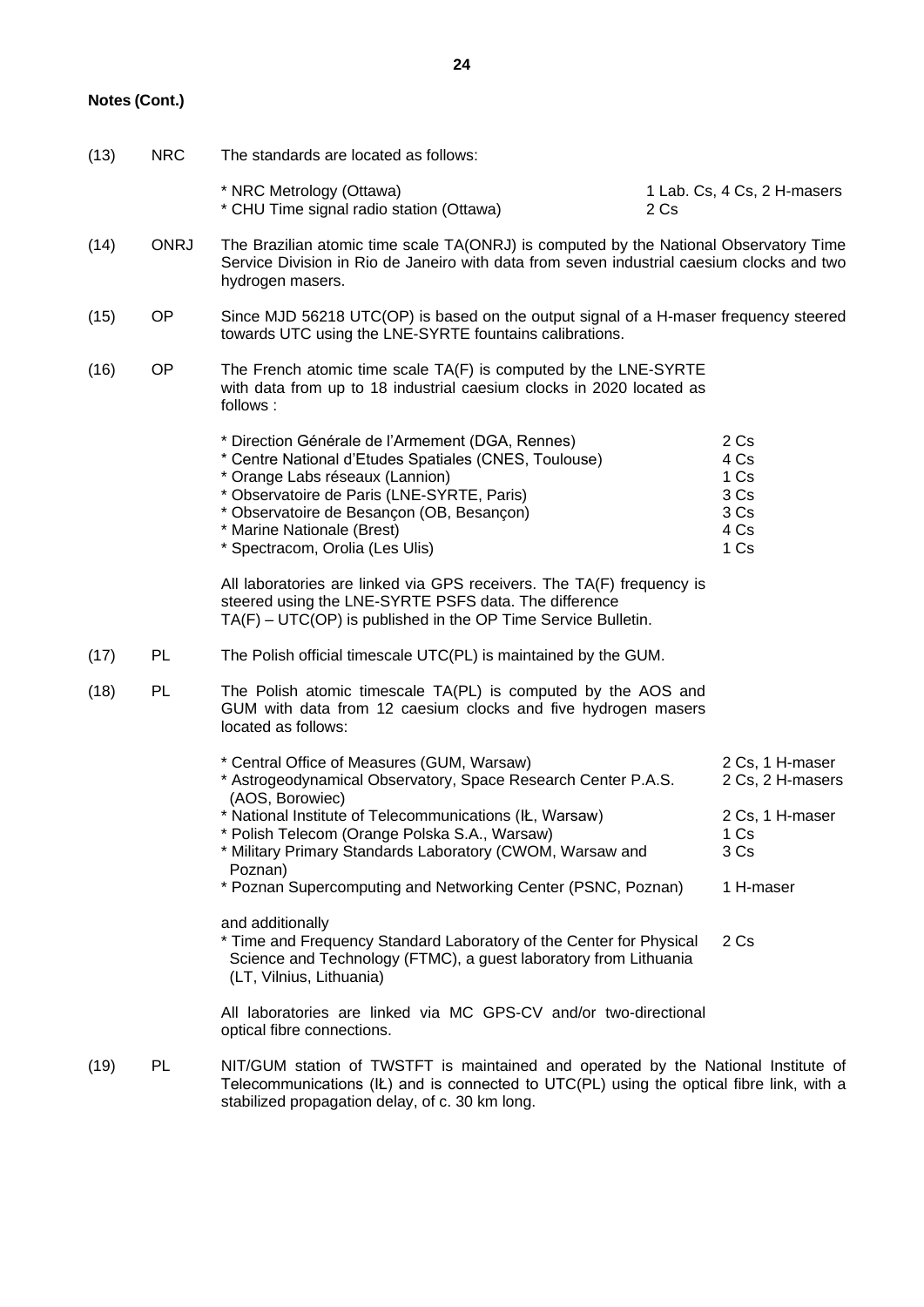# **Notes (Cont.)**

| (20) | <b>PTB</b> | The laboratory Cs, PTB CS1 and PTB CS2 are operated continuously as clocks.<br>PTB CSF1 and CSF2 are fountain frequency standards using laser cooled caesium<br>atoms. Both are intermittently operated as frequency standards. Contributions to TAI<br>are made through comparisons with one of PTB's hydrogen masers. PTB operates five<br>active masers and one passive maser.       |                                                                              |  |
|------|------------|-----------------------------------------------------------------------------------------------------------------------------------------------------------------------------------------------------------------------------------------------------------------------------------------------------------------------------------------------------------------------------------------|------------------------------------------------------------------------------|--|
| (21) | <b>PTB</b> | UTC(PTB) is based on the output of an active hydrogen maser steered in frequency<br>since MJD 55224 (February 2010).                                                                                                                                                                                                                                                                    |                                                                              |  |
| (22) | <b>PTB</b> | Since MJD 56079 0:00 UTC TA(PTB) has been generated from an active hydrogen<br>maser, steered in frequency so as to follow PTB caesium fountains as close as<br>possible. The deviation d between the fountains and the TAI second is not taken into<br>account.<br>TAI-TA(PTB) got an initial arbitrary offset from TAI without continuity to the data<br>reported in previous months. |                                                                              |  |
| (23) | <b>ROA</b> | The standards are located as follows:                                                                                                                                                                                                                                                                                                                                                   |                                                                              |  |
|      |            | * Real Observatorio de la Armada en San Fernando<br>* Centro Español de Metrología                                                                                                                                                                                                                                                                                                      | 5 Cs, 2 H-maser<br>1 Cs                                                      |  |
| (24) | <b>ROA</b> | Since March 2009, UTC(ROA) is defined in real time by a hydrogen maser,<br>steered to the paper time scale UTC(ROA), which is defined as a weighted<br>average of all the clocks, steered to UTC.                                                                                                                                                                                       |                                                                              |  |
| (25) | <b>SP</b>  | The standards are located as follows:                                                                                                                                                                                                                                                                                                                                                   |                                                                              |  |
|      |            | * RISE Research Institutes of Sweden (RISE, Borås)<br>* RISE Research Institutes of Sweden (RISE, Stockholm)<br>* STUPI AB (Stockholm)<br>* Onsala Space Observatory (Onsala)                                                                                                                                                                                                           | 3 Cs, 4 H-masers<br>5 Cs, 2 H-masers<br>7 Cs, 2 H-masers<br>1 Cs, 2 H-masers |  |
| (26) | SU         | CsFO1 and CsFO2 are fountain frequency standards using laser cooled caesium<br>atoms.<br>CsFO2 operated as frequency standard almost regularly and contributed to TAI.                                                                                                                                                                                                                  |                                                                              |  |
| (27) | SU         | Rb01 to Rb04 are fountain frequency standards using laser cooled rubidium atoms.<br>These standards run continuously, sometimes with considerable gaps, and produce<br>$Rb(i)$ – H-maser(j) frequency difference on a one day basis. These values contributed<br>into time scale maintenance.                                                                                           |                                                                              |  |
| (28) | SU         | Laboratory computes UTC(SU) as a software clock, steered to UTC.                                                                                                                                                                                                                                                                                                                        |                                                                              |  |
| (29) | SU         | TA(SU) is generated from an ensemble of active hydrogen masers, software steered in<br>frequency so as to follow SU caesium fountains as close as possible. The deviation d<br>between the fountains and the TAI second published in <i>Circular T</i> was not taken into<br>account. TAI-TA(SU) has an initial arbitrary offset from TAI.                                              |                                                                              |  |
| (30) | SU         | TW time link was stopped at June 2017.                                                                                                                                                                                                                                                                                                                                                  |                                                                              |  |
| (31) | TL         | TA(TL) is generated from a 6-caesium-clock + 3-hydrogen-maser hybrid ensemble<br>from January 2019.<br>UTC(TL) is steered according to UTCr, UTC, and TA(TL).                                                                                                                                                                                                                           |                                                                              |  |